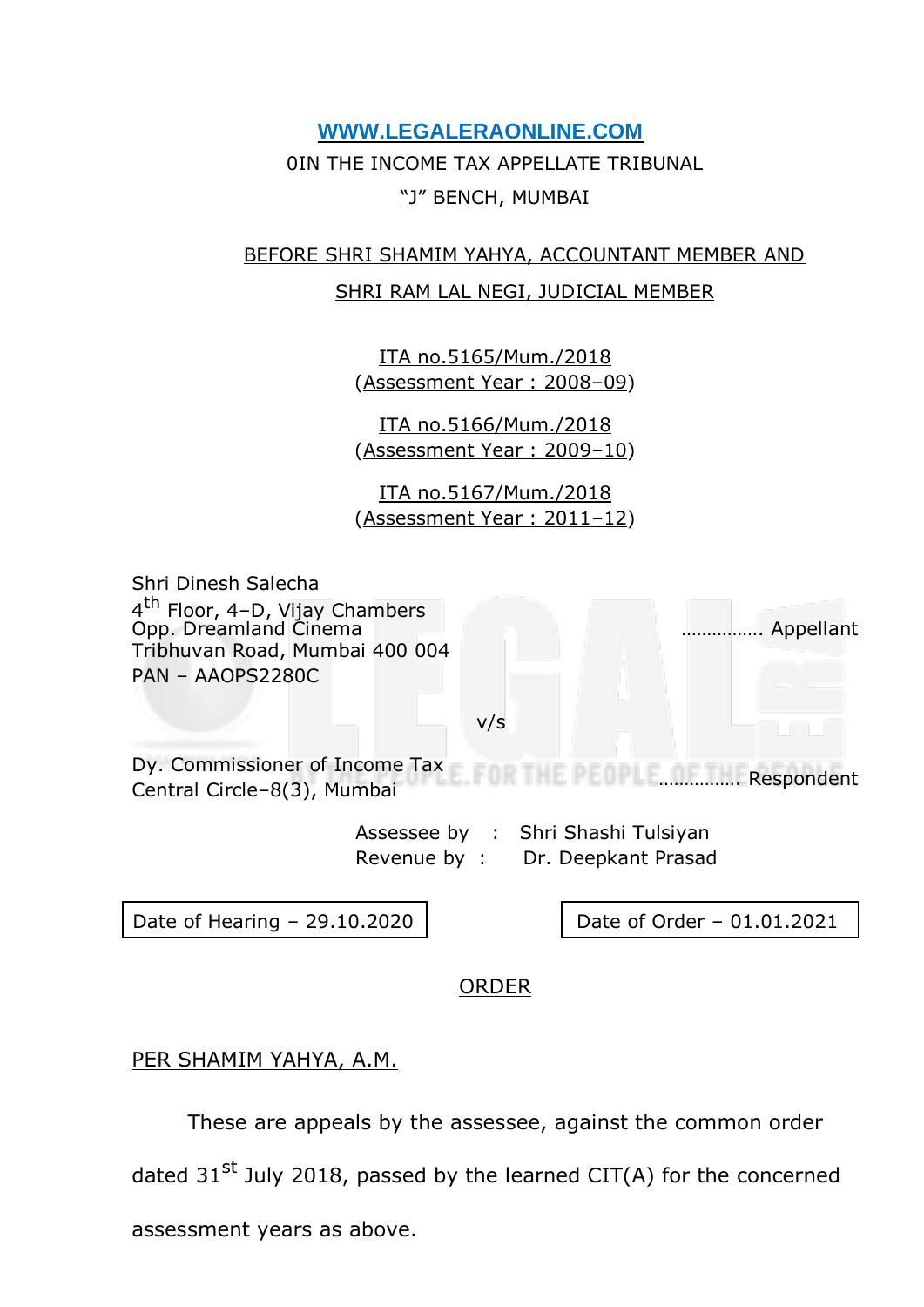2. The grounds of appeal are common except for the amounts. For the sake of reference we are referring to grounds of appeal for assessment year 2008–09 which reads as under:–

*"1. The learned Assessing officer and CIT (A) 50 erred in making addition under section 68 of Rs 25,00,000/- being loan from Simran Gems without appreciating the fact that the said loan was shown in the balance sheet of the assessee and that there was no incriminating material found in the course of search and therefore as per the principal laid down by Honourable Bombay High court in the case of Continental Warehousing Corporation (Nahava Seva)LTD. And All Cargo Global Logestic LTD. (2015) 374 ITR 645 and reaffirmed in the recent judgment CIT-20 vs Deepak Kumar Agarwal ITA NO, 1709 of 2014 dated 11th September 2017 no addition could be made for items for which there is not incriminating material.*

*2. The learned Assessing officer and the CIT(A)-50 erred in not providing the statement of Gyanchand B. Jain Proprietor of Simran Gems under section 132(4) though the same was sort both at the assessment and appeal stage in violation of grounds of natural justice.*

*3. The learned Assessing officer and CIT(A)-50 erred in not providing the assessee an opportunity to cross examine the party who had given evidence against the assessee in violation of grounds of natural Justice*

*4. On the facts and circumstances of the Appellant's case and in*  law the learned assessing officer and CIT(A) -50 erred in making *addition u/s 68 of the Income Tax Act 1961 amounting to Rs 25,00,000/- on account of alleged unexplained cash credit on the basis of surmises and conjectures.*

*5. On the facts and circumstances of the appellant's case and in*  law the learned assessing officer and CIT(A) erred in making *addition u/s 68 of the Income Tax Act 1961 amounting to Rs 60,000/- on account of Commission paid for arrangement of above mentioned cash credit without any evidence based on surmises and conjectures.*

*6. The learned Assessing Officer and CIT(A) erred in levying interest under section 234B of* ` *959757 without considering the fact that the said interest was not leviable as per the judgment of Datamatics Ltd v/s Assistant Commissioner of Income 2008 110 ITD 24 Mum, 2008 299 ITR 286 Mum, [2007] 111 TTJ Mum. 55."*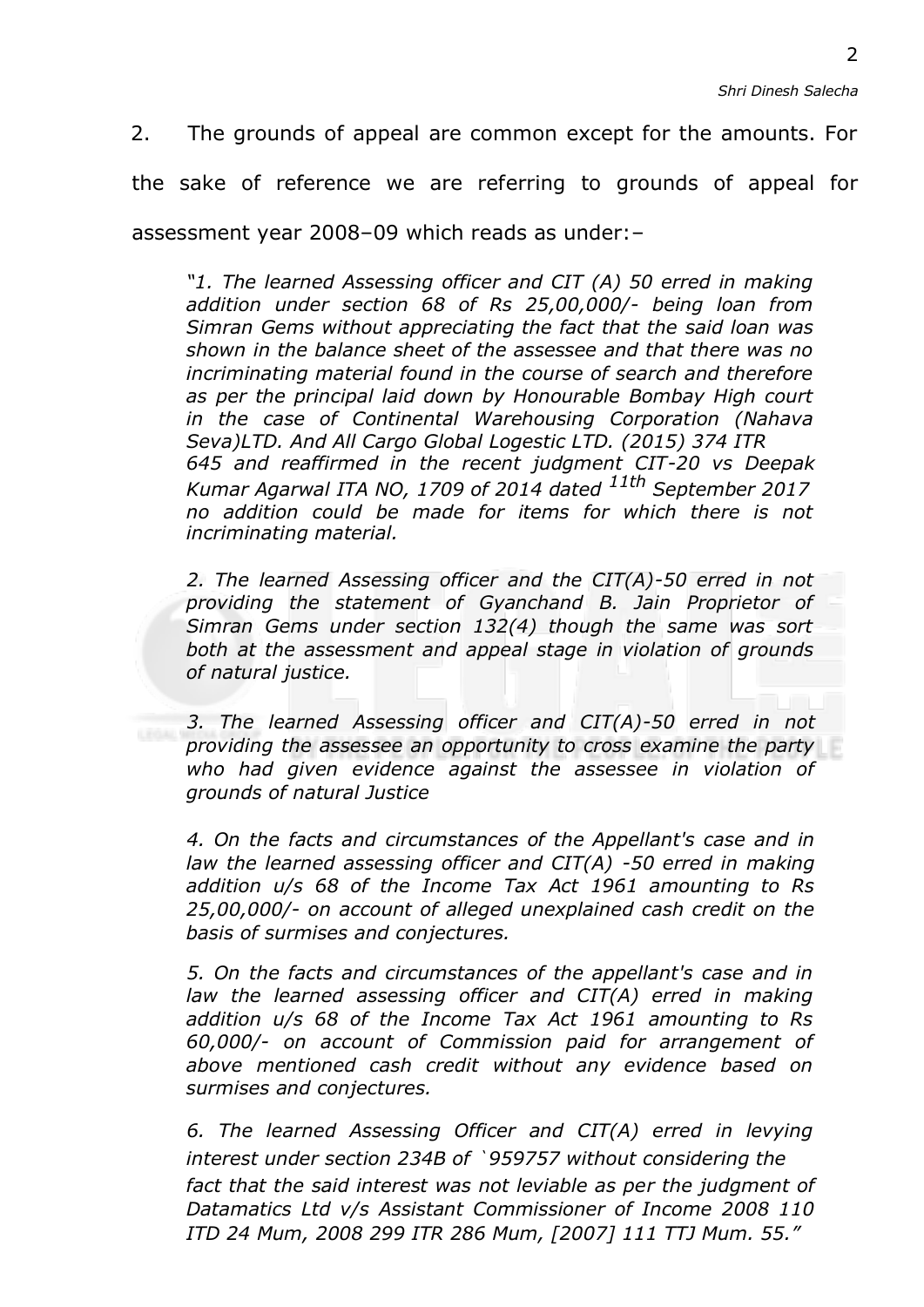3. Brief facts of the case are, the assessee is an individual and filed her return of income for the assessment year 2008-09 on 31st July 2008, declaring total income of ` 3,90,830. There was a search and

seizure action carried out against the RSBL group under section 132 of

the Act on  $11<sup>th</sup>$  June 2013, and the assessee was also covered. The notice under section 153A of the Act was issued. The assessment under section 143(3) r/w section 154A of the Act was completed in the case of all the years on  $28<sup>th</sup>$  March 2016, on an income of `29,50,830

 $(A.Y. 2008-09)$ ,  $\hat{ } 45,76,360$  (A.Y. 2009-10) and  $\hat{ } 30,16,628$  (A.Y.

2011–12). In the assessment, addition was made under section 68 for loans taken from the following parties:–

| Sr. | Assessment  |                       |             |
|-----|-------------|-----------------------|-------------|
| no. | Year        | Name of the Lender    | Amount      |
| 1.  | $2008 - 09$ | Simran Gems           | 25,00,000   |
| 2.  | $2009 - 10$ | Krishna Diam          | '20,00,000  |
| 3.  | $2009 - 10$ | Simran Gems           | 20,00,000 ` |
| 4.  | $2011 - 12$ | Khushi Gems Pvt. Ltd. | '21,38,178  |

4. The assessing officer in his assessment order elaborately referred to the Departmental search and seizure and survey action at various places. He referred to the statements obtained under survey from various parties said to be entry operators. He elaborately referred to the general discussion of the modus operandi. he elaborately quoted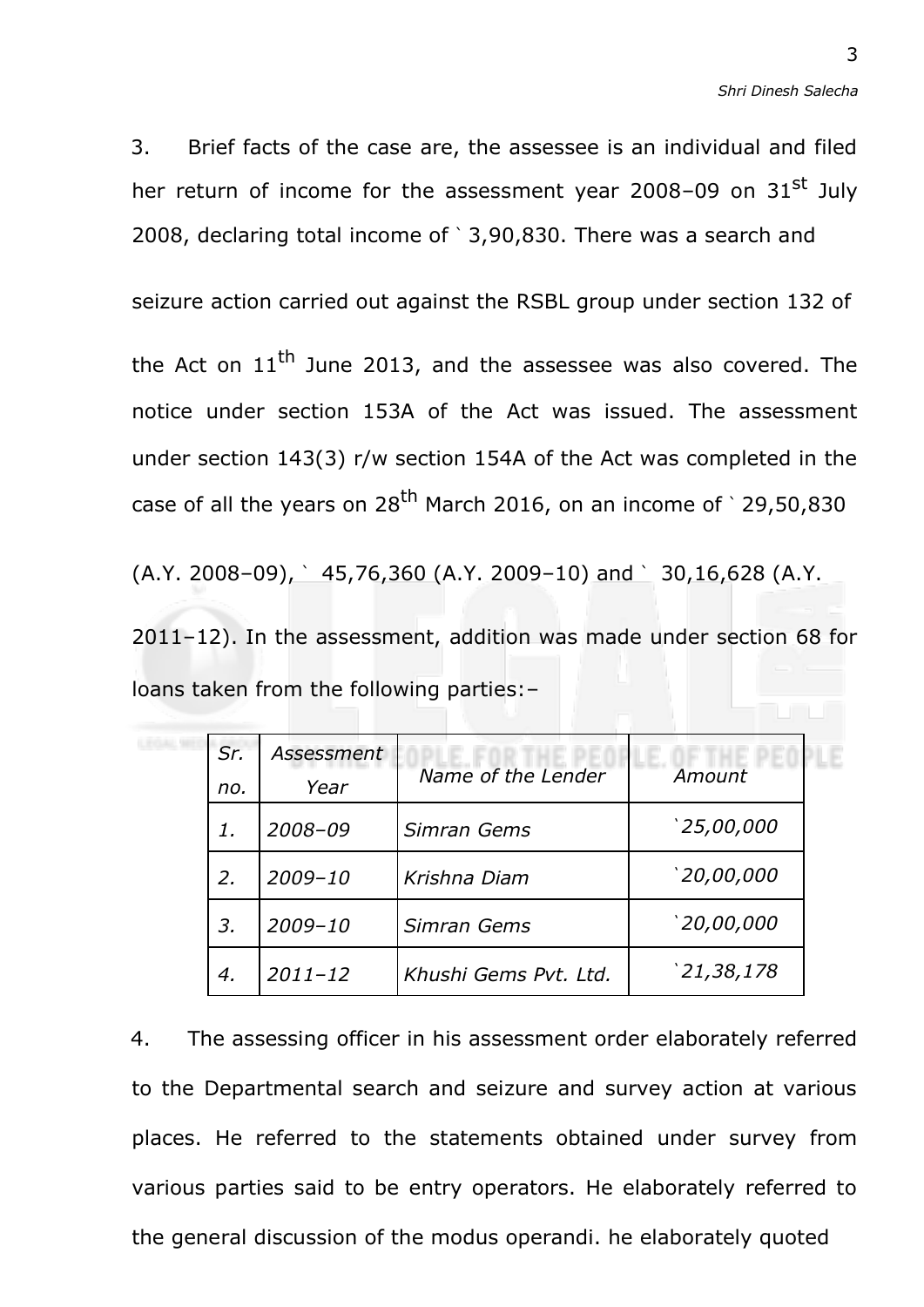from the survey statements. He referred to Catena of case laws and

finally concluded as under:–

"28. …….. *The various accommodation entry providers in their statement u/s. 13 1(IA) dated 10.10.2013 had admitted that no actual business activity was carried out and only accommodation entries were provided by the assessee. Statements of Directors / Proprietors of various concerns were recorded on different dates as discussed above and they had categorically admitted that no actual business transactions were carried out by them and they had provided only accommodation entries. At the time of search, no evidence of any actual business activity was found. All the persons responsible for control of above concerns could not reply to even basis questions which a person engaged in the business of diamond is suppose to know and also could not produce basic documents which a person engaged in the business of diamond has to keep. Statement given by Shri Rakesh Kothari before Enforcement Directorate is another evidence to prove that these persons had given only accommodation loan entries. Hence, retraction made by the accommodation entry providers is an afterthought and without any corroborative evidence and contrary to the evidences gathered as discussed above and hence the retraction filed by them is rejected hereby.*

*29. The above discussion establish beyond doubt that the assessee company had taken accommodation loan entry from various entry providers. Hence, the loans shown by the assessee in its books of account on account of loans taken from various accommodation entry providers arc added u/s.68 of the Income Tax Act, 1961 The assessee had taken following loans from accommodation entry providers:-*

| Sr. no.                           | A.Y.             | Name of the Lender    | Amount     |
|-----------------------------------|------------------|-----------------------|------------|
| $\mathcal I$ .                    | 2008-09          | Simran Gems           | 25,00,000  |
|                                   | A.Y. 2008-09     | 25,00,000 $^{\circ}$  |            |
| 2.                                | $2009 - 10$      | Simran Gems           | 20,00,000  |
| $2009 - 10$<br>Krishna Diam<br>3. |                  | 20,00,000 $^{\circ}$  |            |
| 4.                                | $2011 - 12$      | Khushi Gems Pvt. Ltd. | 21,38,178` |
|                                   | $A.Y. 2011 - 12$ | 21,38,178             |            |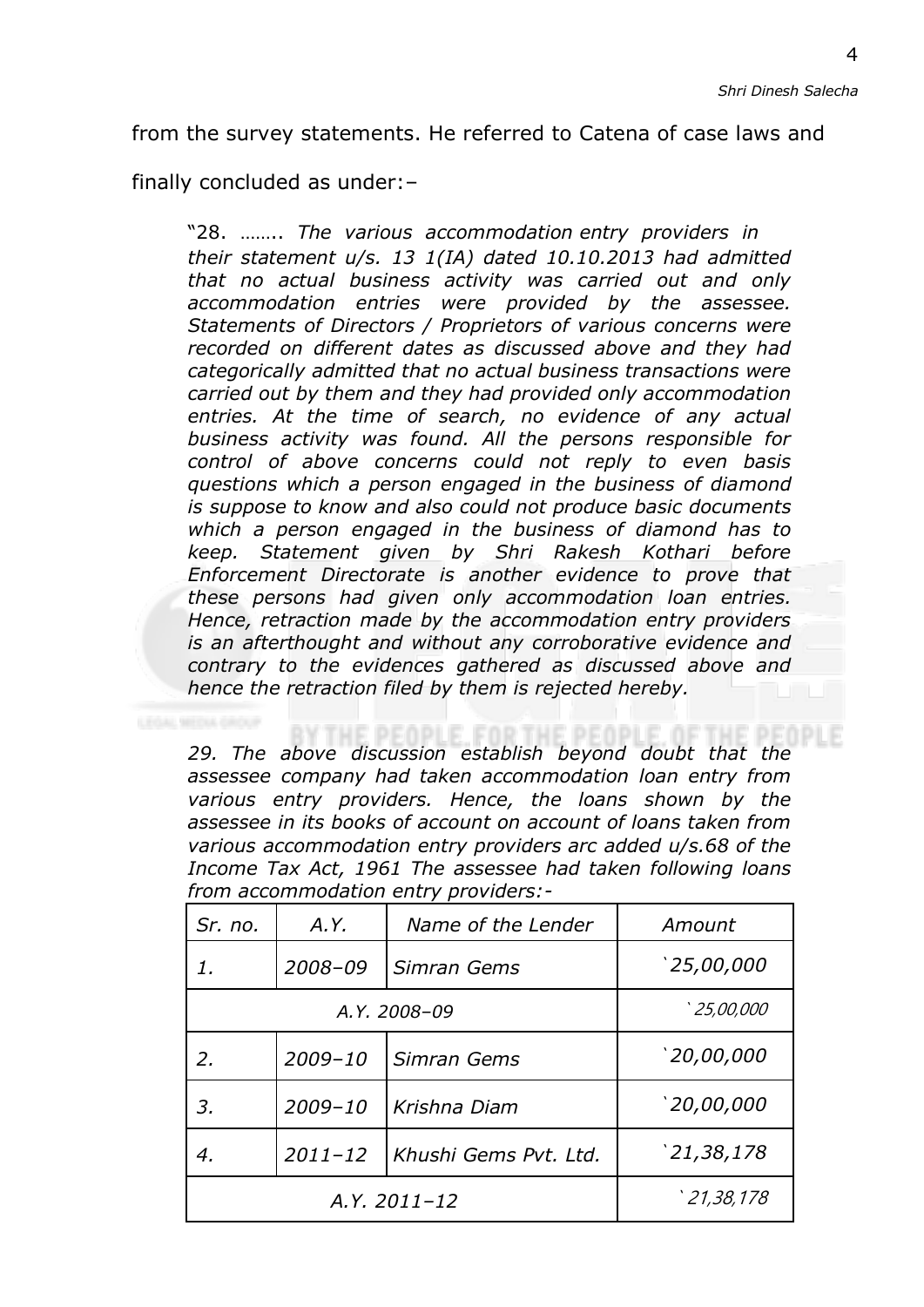*Hence, addition of* ` *25,00,000 is made to the total income of the assessee u/s 68 of the Income Tax Act, 1961. Penalty proceedings is initiated u/s 271(1)(c) of the Income Tax Act for furnishing inaccurate particulars of income.*

*The assessee has to pay commission to arrange for such accommodation entries. Rate of commission is taken @ 2.4% which the assessee paid for arranging accommodation entries. Hence, the amount of commission paid comes to* ` *60,000 which is added back to the total income of the assessee. Penalty proceedings initiated u/s 271(1)(c) of the Act for furnishing inaccurate particulars of income.*

*30. From the various documents held as well as details filed by the assessee, total income of the assessee is computed as under:–*

| Income as per return of income                   | `3,90,830  |  |
|--------------------------------------------------|------------|--|
| Add: u/s 68 as discussed above                   | '25,00,000 |  |
| Add: Commission paid on<br>accommodation entries | 60,000 `   |  |
| Total assessed income                            | '29,50,830 |  |

5. Against the order assessee appealed before the learned CIT(A). Assessee also filed additional ground challenging the jurisdiction of assessment under section 153A dehorse reference to any search material.

6. The additional ground noted by the learned CIT(A) read as under:–

*"The learned Assessing officer erred in making addition under section 68 of Rs. 40,00,000 being loan from Simram Gems and Krishna Diam without appreciating the* fact *that the said loans were shown in the balance sheet of the assessee and that there was no incriminating material found in the course of search and therefore as per the principal laid down by Honourable Bombay*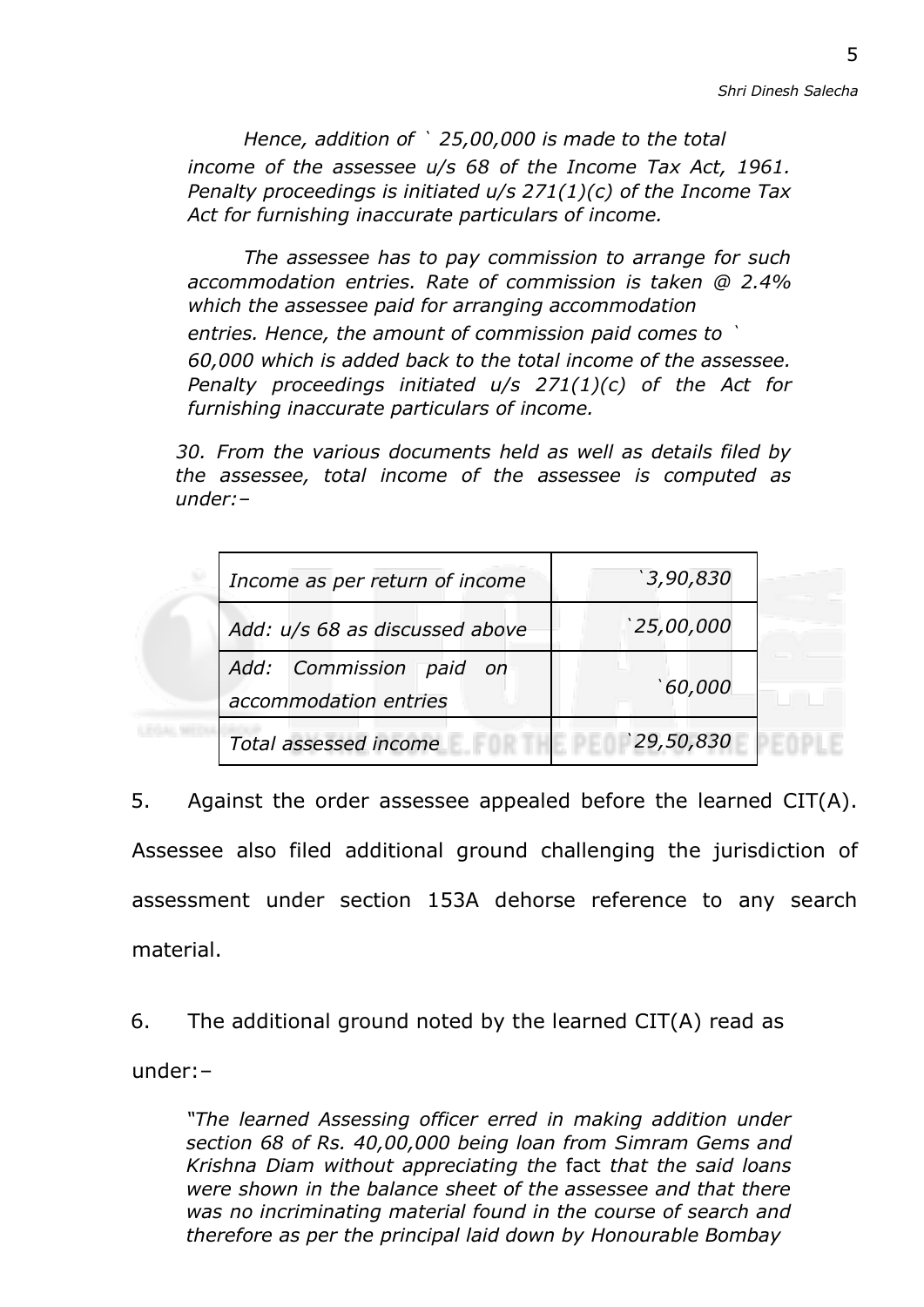*Shri Dinesh Salecha*

*High court in the case of Continental Warehousing Corporation (NahavaSeva) LTD. And All Cargo Global Logistic LTD. (2015) 374 ITR 645 and reaffirmed in the recent judgment CIT-20 vs Dee pak Kumar Agarwal flA NO, 1709 of 2014 dated 11 September 2017 no addition could be made for items for which there is not incriminating material."*

7. In his appellate order learned CIT(A) once again elaborately referred to the modus operandi of the various persons said to be entry operators. He elaborately referred to the statements obtained upon survey of various parties. He also referred to as Catena of case laws. He upheld the addition under section 68 by observing that the financials of the lenders were not sufficient. However he did not address the assessee's challenge to jurisdiction of assessment under section 153A was without reference to search material nor he dealt with the Hon'ble Bombay High Court decision referred by the assessee in this regard. BY THE PEOPLE. FOR THE PEOPLE. OF THE PEOPLE

8. Against the above order assessee is in appeal before us. We have heard both the parties and perused the records. Learned counsel of the assessee at the outset reiterated his challenge that the addition and the consequent assessment under section 153A are not sustainable as the addition is without reference to any material foundering search. He submitted that all these assessments are unabated in as much as earlier assessment was completed under section 143(1) and there was no further time remaining to complete the assessment under section 143(3). In this regard he referred to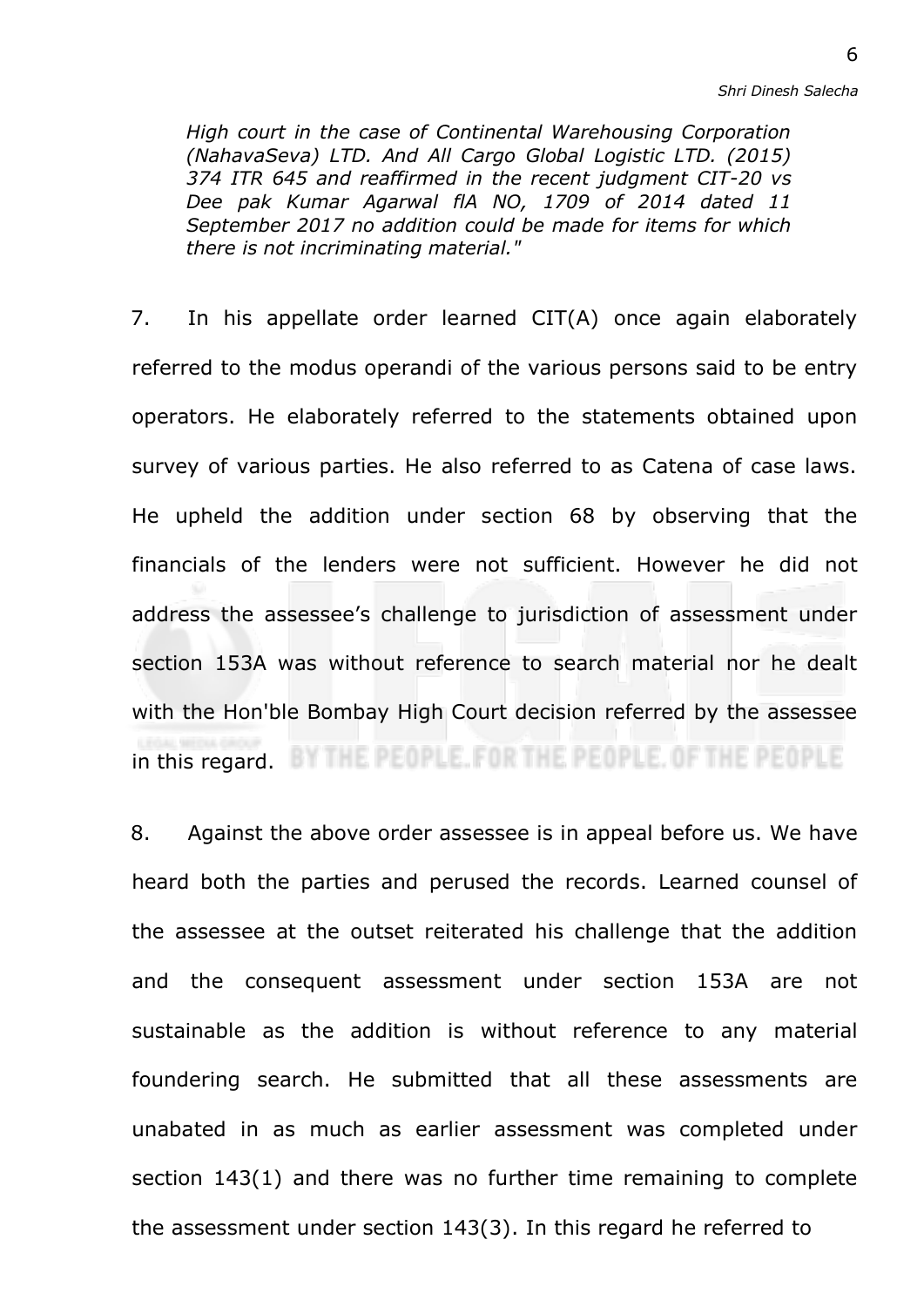several decisions from Hon'ble Bombay High Court which were also referred before the CIT(A). Learned counsel of the assessee reiterated that the addition has been made solely on the basis of statements obtained upon survey from various parties which have also been retracted. That assessee has provided all the necessary documentary evidences. That the parties whose statement have been relied upon duly retracted. That no opportunity was given to the assessee to cross-examine the parties on the statement of which the addition has been made.

9. Per contra, learned departmental representative relied upon the orders of the authorities below. He submitted that the addition has been made on the basis of various statements upon survey and search obtained from various parties. He elaborately relied upon the orders of the learned CIT(A). Learned departmental representative referred to the assessing officer's order for the following reference:–

*"16. ……. Hence, the assessee was issued show cause dated 19.02.2016 which is reproduced as under:–*

*2. During the course of the search action at the premises at 257 .Bapty Road, Kamthipura in the group case of MIs Riddhi Siddhi Bullions Ltd./Rakesh Kothari certain diaries were found and seized which were marked as annexures A-6 to All. These diaries were written by Shri Rakesh Kothari and contain cash transactions with various parties. It is found that your name appear in the diaries. Copies of the relevant pages where your name appears are enclosed herewith for your ready reference. You are required to furnish your explanation with relevant evidences as to how these cash transactions are entered in your books of*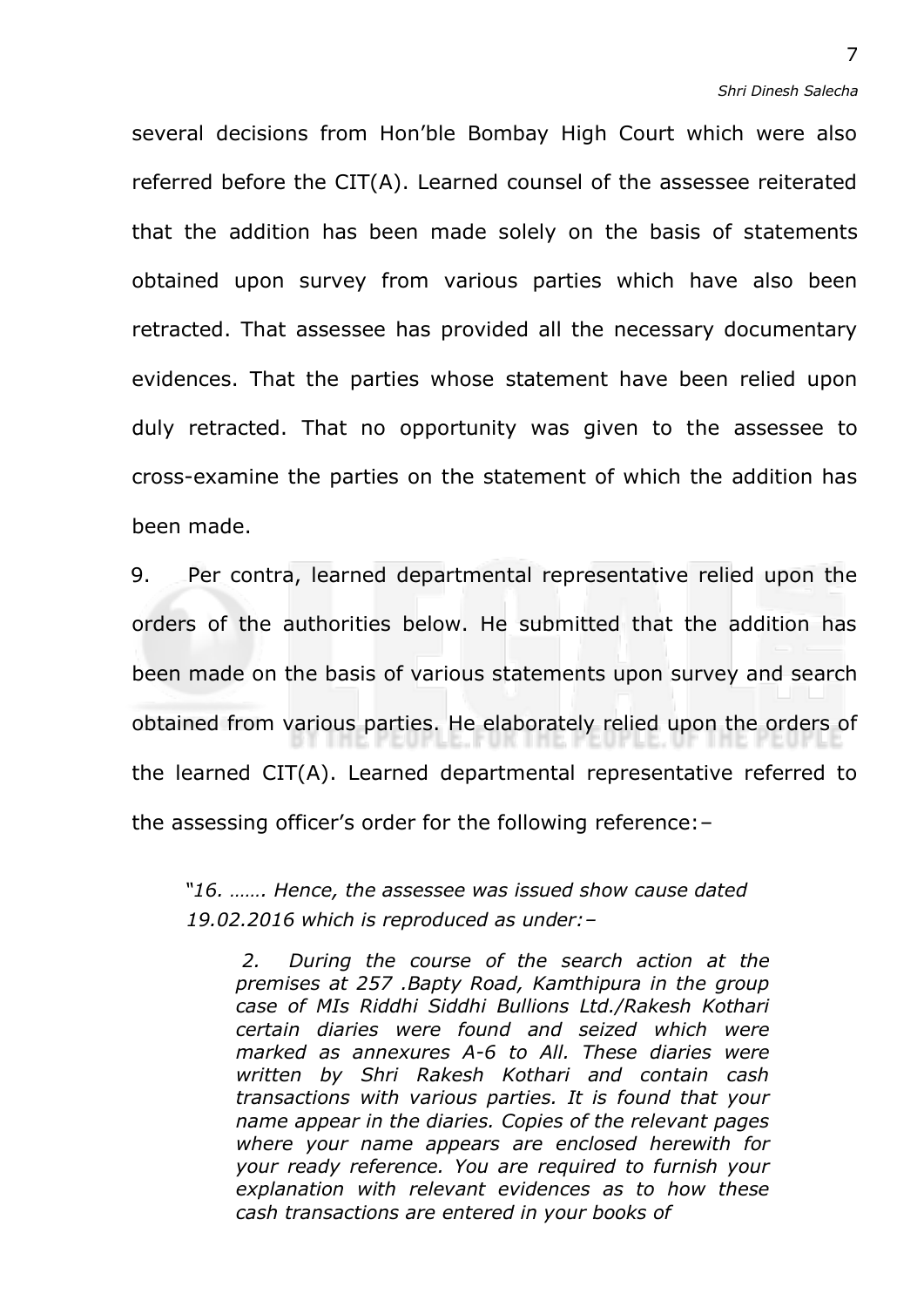*accounts.*

*2. It is noticed from the details filed that you have shown to have taken unsecured loans from the following parties during the assessment years mentioned below:–*

| Sr. | Assessment  |                       |              |
|-----|-------------|-----------------------|--------------|
| no. | Year        | Name of the Lender    | Amount       |
| 1.  | $2008 - 09$ | Simran Gems           | Rs.25,00,000 |
| 2.  | $2008 - 09$ | Krishna Diam          |              |
| 2.  | $2009 - 10$ | Simran Gems           | Rs.20,00,000 |
| 3.  | $2009 - 10$ | Krishna Diam          | Rs.20,00,000 |
| 4.  | $2011 - 12$ | Khushi Gems Pvt. Ltd. | Rs.21,38,178 |
| 6.  | $2012 - 13$ | Kushi Gems Pvt. Ltd.  | Rs.21,18,060 |

10. Referring to the above learned departmental representative submitted that the addition is duly based upon material obtained from search.

11. In the rejoinder learned counsel of the assessee submitted that this reference to search material relates to some other assessee. Moreover he submitted that this observation of the assessing officer itself refers to cash transactions. He submitted that this is not at all the material on which the addition is made. He submitted that the addition is on the basis of loans which are recorded in the regular books of accounts of the assessee. Hence he submitted that addition on the basis of regular books of accounts without reference to any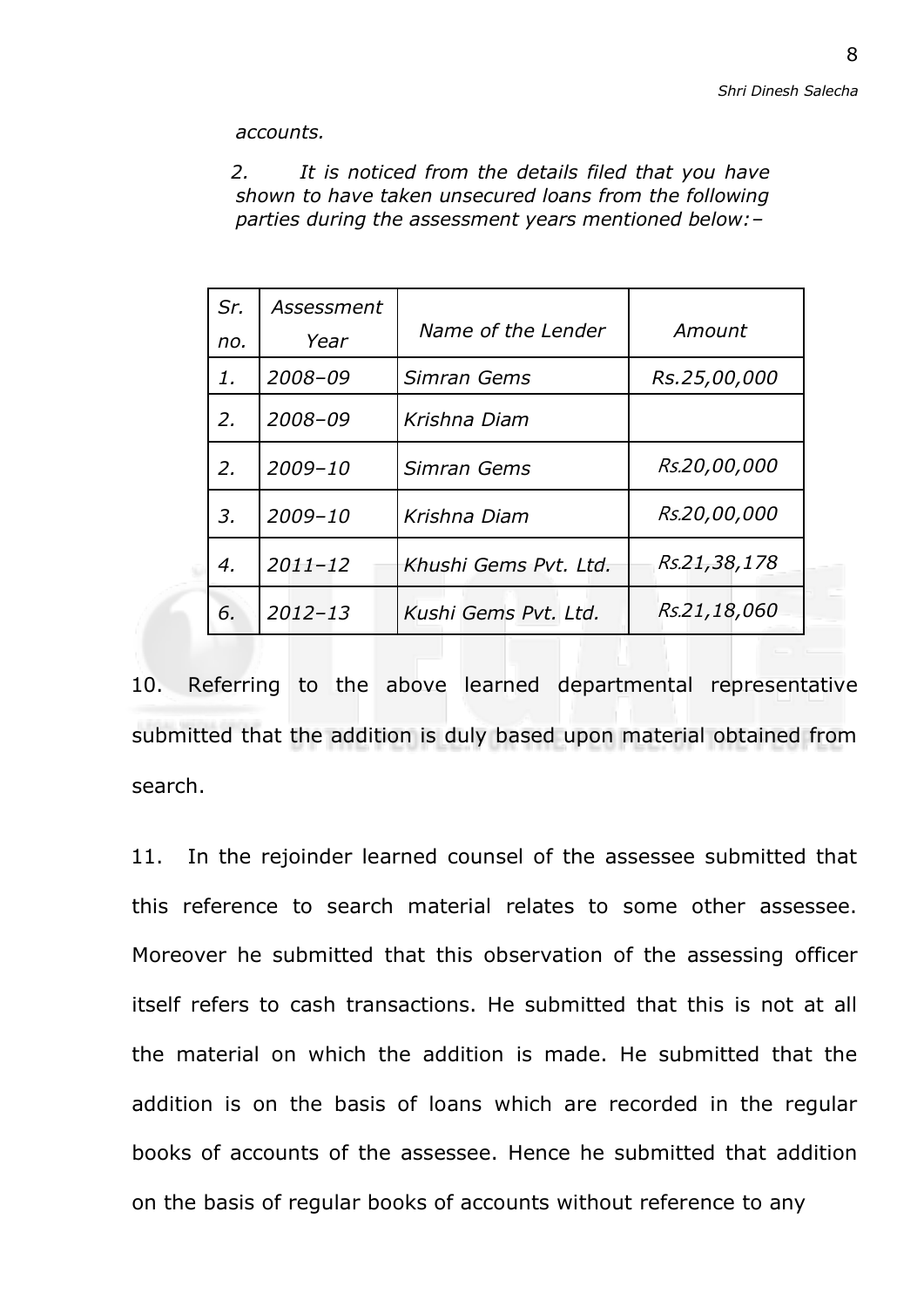search material is not sustainable under section 153A on the touchstone of various decisions referred above.

12. Upon careful consideration we find that addition in the present case has been made under section 153A on the basis of statements of various parties obtained under survey and search. The addition of unsecured loan has been made on the basis of entries in the regular books of accounts duly reflected in the assessee's financial accounts. There is no reference to material found in search with reference to the addition made. It is also undisputed that these assessments are unabated. The law for assessment under section 153A in case of unabated assessment has been duly laid down by the Hon'ble Bombay High Court in the case of continental warehousing as under:–

# BY THE PEOPLE. FOR THE PEOPLE. OF THE PEOPLE

*"On a plain reading of section 153A, it becomes clear that on initiation of the proceedings under section 153A, it is only the assessment/reassessment proceedings that are pending on the date of conducting search under section 132 or making requisition under I section 132/4 stand abated and not the assessments / reassessments already finalised for those assessment years covered under section 153A. By a Circular No. 8 of 2003, dated 18-9-2003 (See 263 ITR (St) 61 at 107) the CBDT has clarified that on initiation of proceedings under section 153A, the proceedings pending in appeal, revision or rectification proceedings against finalised assessment / reassessment shall not abate. It is only because, the finalised assessments / reassessments do not abate, the appeal revision or rectification pending against finalised assessment / reassessments would not abate. Therefore, the argument of the revenue, that on initiation of proceedings under section 153A, the assessments / reassessments finalised for the assessment years covered under section 153A stand abated cannot be accepted. Similarly on annulment of assessment made under section 153A(1) what stands revived is the pending assessment*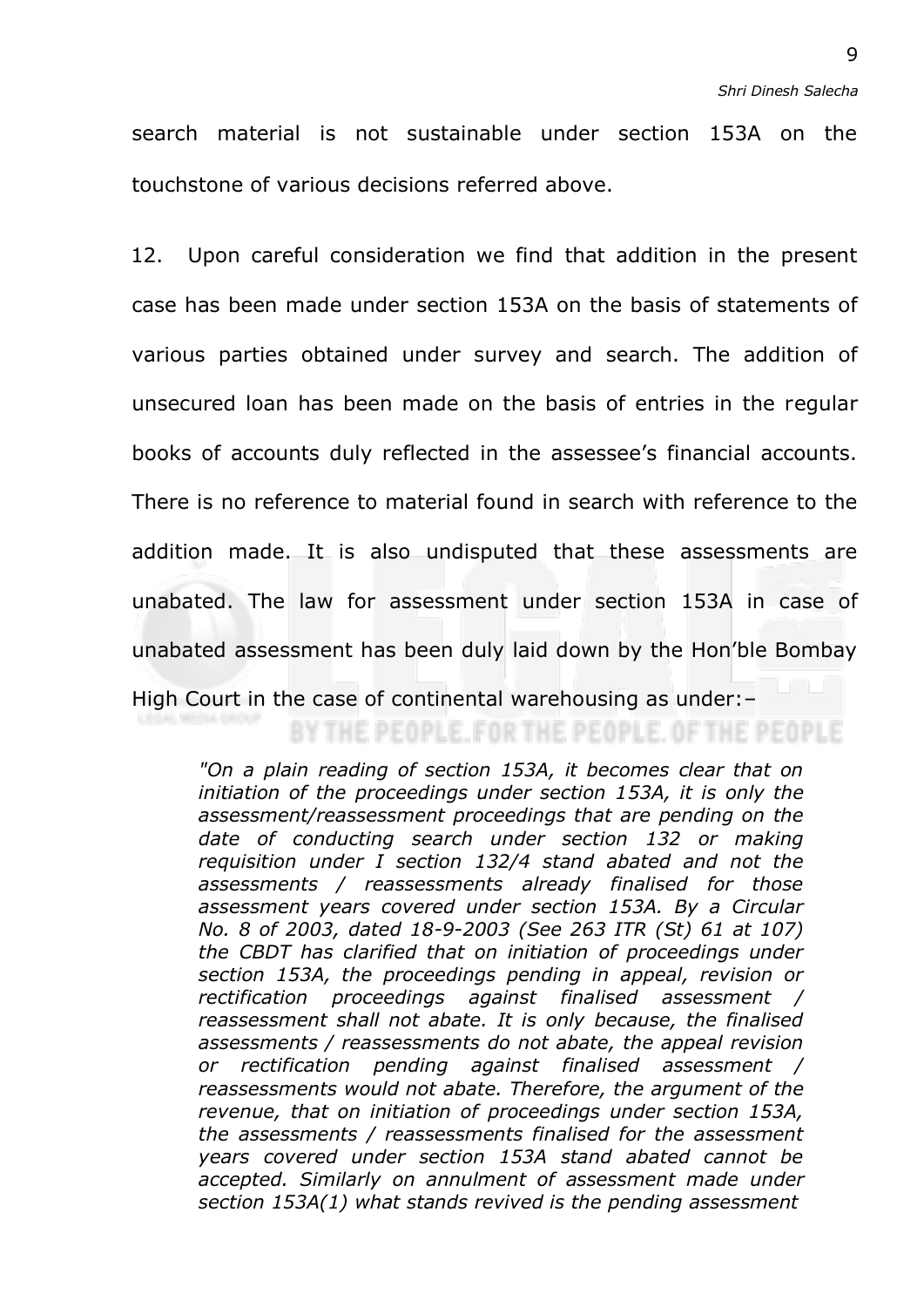/ *reassessment proceedings which stood abated as per section 153A(1)."*

*"Once it is held that the assessment has attained finality, then the Assessing Officer while passing the independent assessment order under section 153A read with section 143(3) could not have disturbed the assessment / reassessment order which has attained finality, unless the materials gathered in the course of the proceedings under section 153A establish that the reliefs granted under the finalised assessment / reassessment were contrary to the facts unearthed during the course of 153A proceedings. If there is nothing on record to suggest that any material was unearthed during the search or during the 153A proceedings, the Assessing Officer while passing order under section 153A read with section 143(3) cannot disturb the assessment order."*

13. A reading of the above makes it clear that it was expounded that in case of assessments which have attained finality no addition under section 153A can be done without seized incrementing material. We are aware that in these cases earlier assessments were not done u/s 143(3). In our considered opinion, the Hon'ble Jurisdictional High Court has never mentioned that it is only assessment which has been completed under section 143(3) that addition under section 153A cannot be done without reference to incriminating seized material. Hon'ble Jurisdictional High Court has clearly mentioned that it is those assessments which are unabated, that is not pending, to which the above said ratio will apply. Assessments which are not pending are not only those which have been completed under section 143(3) but also those for which the time for issuing notice under section 143(2) have already elapsed.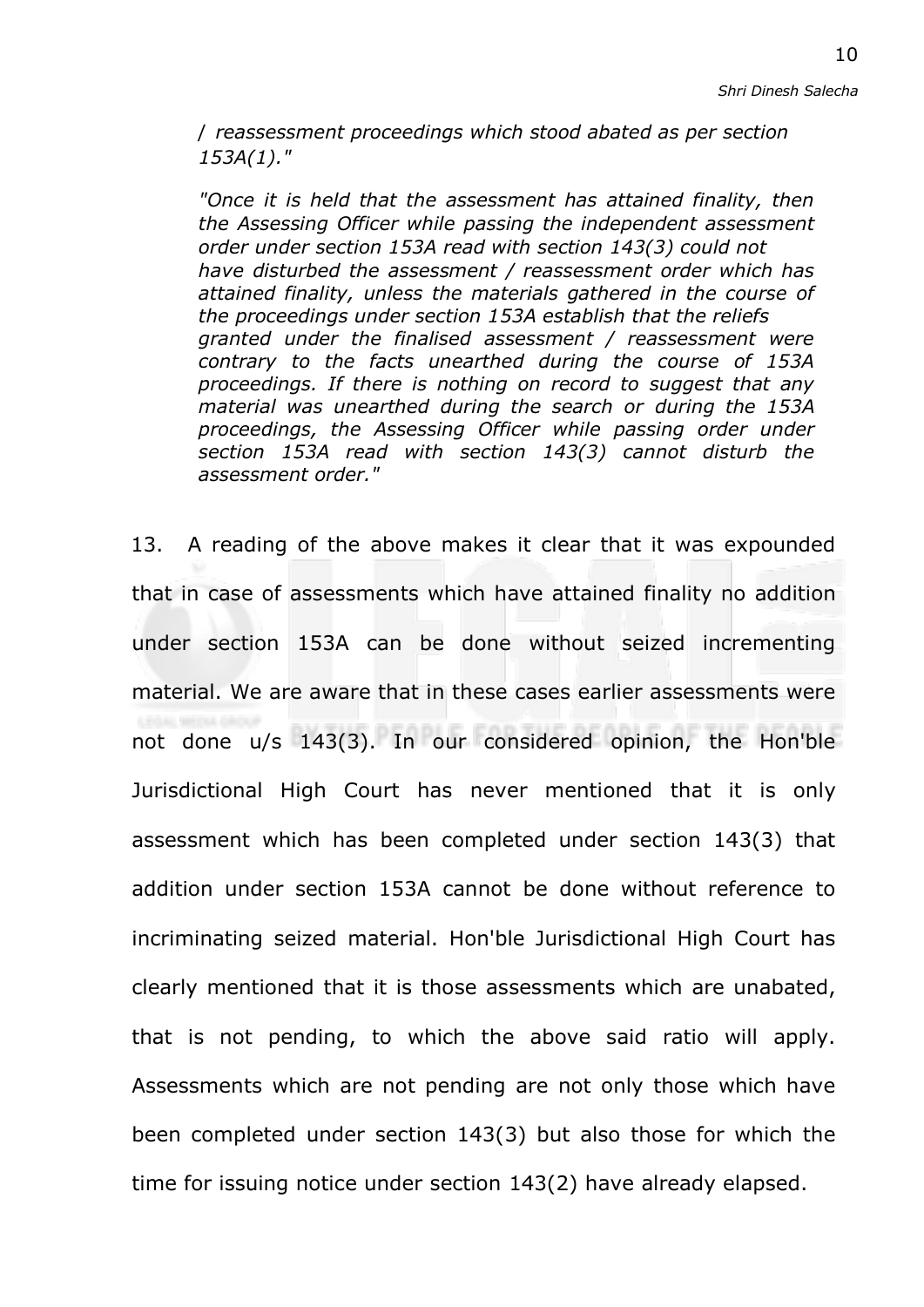In other words the reference is to those assessments in whose case assessment under section 143(3) cannot now be done. It is not at all the case of the revenue that in the appeals which have been claimed as unabated here there was time for assessment under section 143(3). In this view of the matter, in our considered opinion, the submission of the learned counsel of the assessee succeeds that addition in the case of unabated assessment without reference to incriminating seized material for assessment u/s.153A is not sustainable on the touchstone of above said Hon'ble Jurisdictional High Court decision.

14. It may not be out of place here to mention that it is specifically provided in section 153A *"that assessment or reassessment if any relating to any relevant assessment year or years referred to in this subsection pending on the date of initiation of search under section 132 or making of requisition under section 132 a as the case may be shall abate".* This makes it further abundantly clear that only those assessments which are pending abate. Hence sanguine provisions of the act read with Hon'ble Jurisdictional High Court decision as above make it abundantly clear that the assessments which do not abate and assessment and addition under section 153A without reference to incriminating seized material is not sustainable.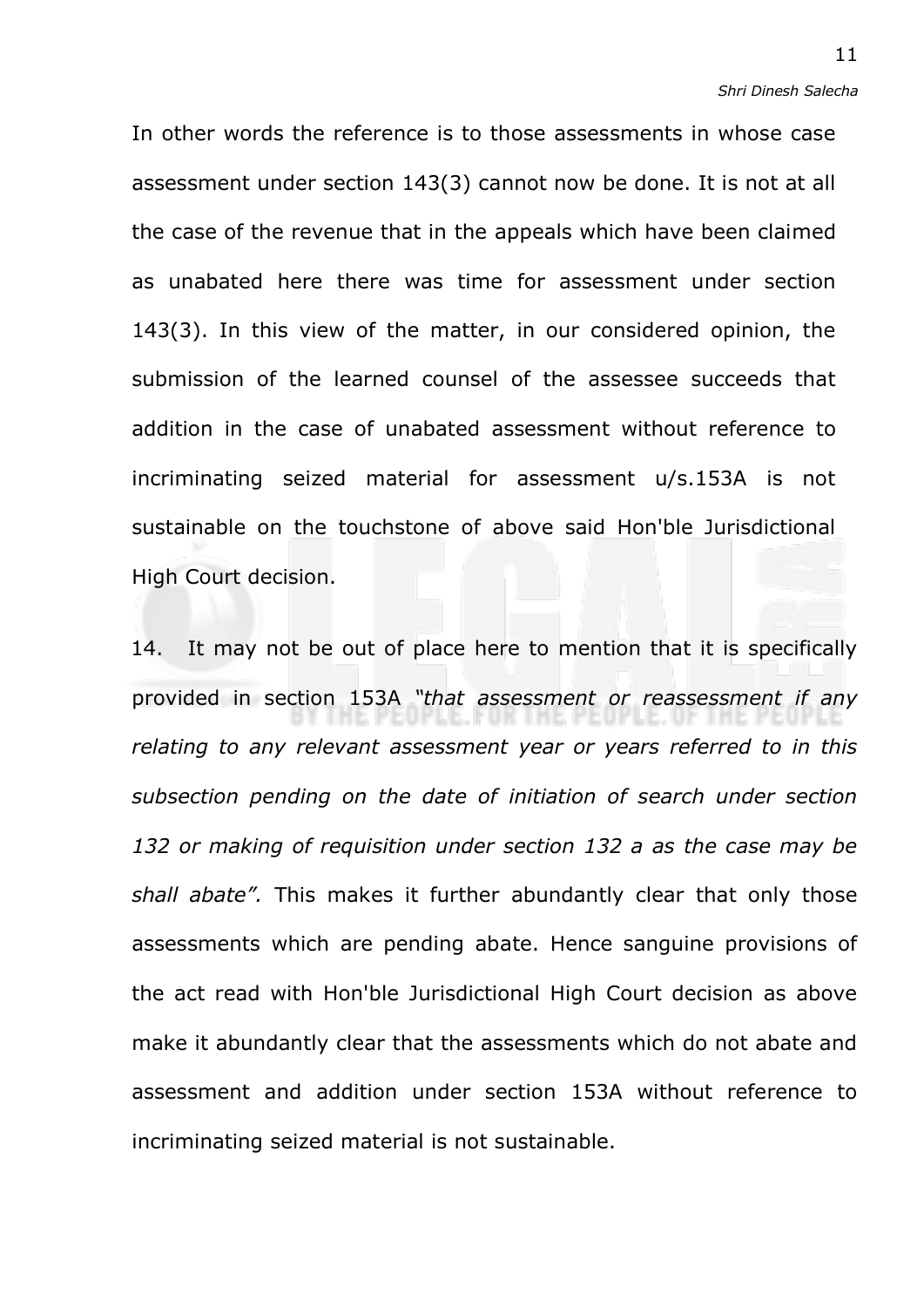15. The jurisprudence regarding jurisdictional defect in assessment under section 153A /153C without reference to incriminating seized material has also been expounded by Hon'ble Supreme Court in the case of CIT v/s Singhad technical education Society in Civil Appeal No.11080 of 2017 and others. In this regard the Hon'ble Supreme Court in paragraph 18 of the said order observed that:-

*"In this behalf it was noted by the ITAT that as per provisions of section 153C of the act,, incriminating material which was seized had to pertains to assessment years in question and it is an undisputed fact that the documents which were seized did not establish any correlation, document –wise, with these for assessment years since this requirement under section 153C of the act is essential for assessment under the provision it becomes a jurisdictional defect. We find this reasoning to be logical and valid having regard to the provisions of section 153C of the Act."*

16. In the background of aforesaid discussion and precedents, the FOR THE PEOP addition made in these assessment orders passed by the assessing officer under section 153A without reference to any incriminating material found search is not sustainable. Hence we set aside the orders of authorities below and direct that the additions made are not sustainable due to the jurisdictional defect. Since we have already held that addition of loan itself is not sustainable the addition of commission is also directed to be deleted as the same is also without reference to any material foundering search.

17. As we have already directed that these additions are not sustainable due to jurisdictional defect in as much as they are without